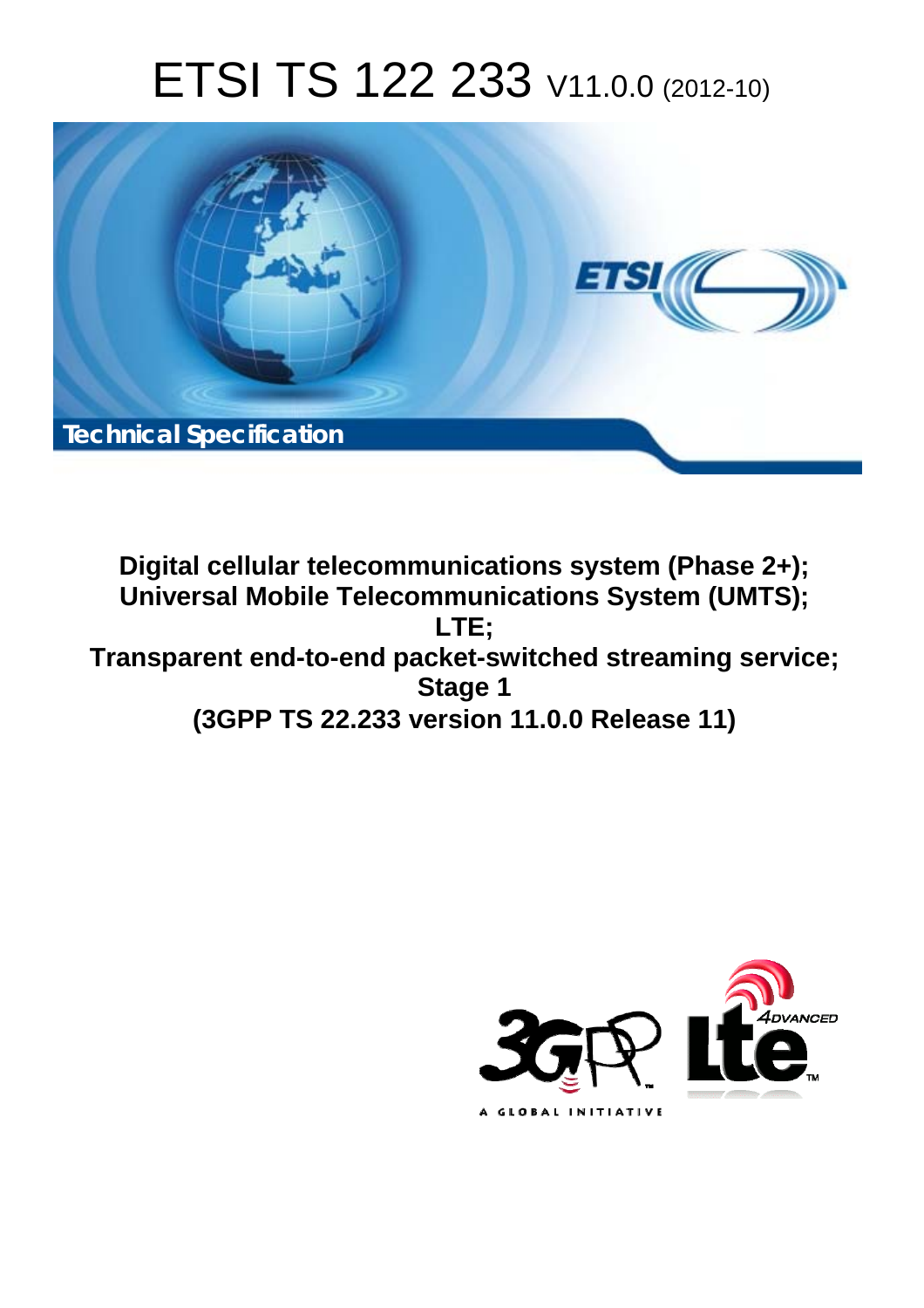Reference RTS/TSGS-0122233vb00

> Keywords GSM,LTE,UMTS

#### *ETSI*

#### 650 Route des Lucioles F-06921 Sophia Antipolis Cedex - FRANCE

Tel.: +33 4 92 94 42 00 Fax: +33 4 93 65 47 16

Siret N° 348 623 562 00017 - NAF 742 C Association à but non lucratif enregistrée à la Sous-Préfecture de Grasse (06) N° 7803/88

#### *Important notice*

Individual copies of the present document can be downloaded from: [http://www.etsi.org](http://www.etsi.org/)

The present document may be made available in more than one electronic version or in print. In any case of existing or perceived difference in contents between such versions, the reference version is the Portable Document Format (PDF). In case of dispute, the reference shall be the printing on ETSI printers of the PDF version kept on a specific network drive within ETSI Secretariat.

Users of the present document should be aware that the document may be subject to revision or change of status. Information on the current status of this and other ETSI documents is available at <http://portal.etsi.org/tb/status/status.asp>

If you find errors in the present document, please send your comment to one of the following services: [http://portal.etsi.org/chaircor/ETSI\\_support.asp](http://portal.etsi.org/chaircor/ETSI_support.asp)

#### *Copyright Notification*

No part may be reproduced except as authorized by written permission. The copyright and the foregoing restriction extend to reproduction in all media.

> © European Telecommunications Standards Institute 2012. All rights reserved.

DECT<sup>™</sup>, PLUGTESTS<sup>™</sup>, UMTS<sup>™</sup> and the ETSI logo are Trade Marks of ETSI registered for the benefit of its Members. **3GPP**TM and **LTE**™ are Trade Marks of ETSI registered for the benefit of its Members and of the 3GPP Organizational Partners.

**GSM**® and the GSM logo are Trade Marks registered and owned by the GSM Association.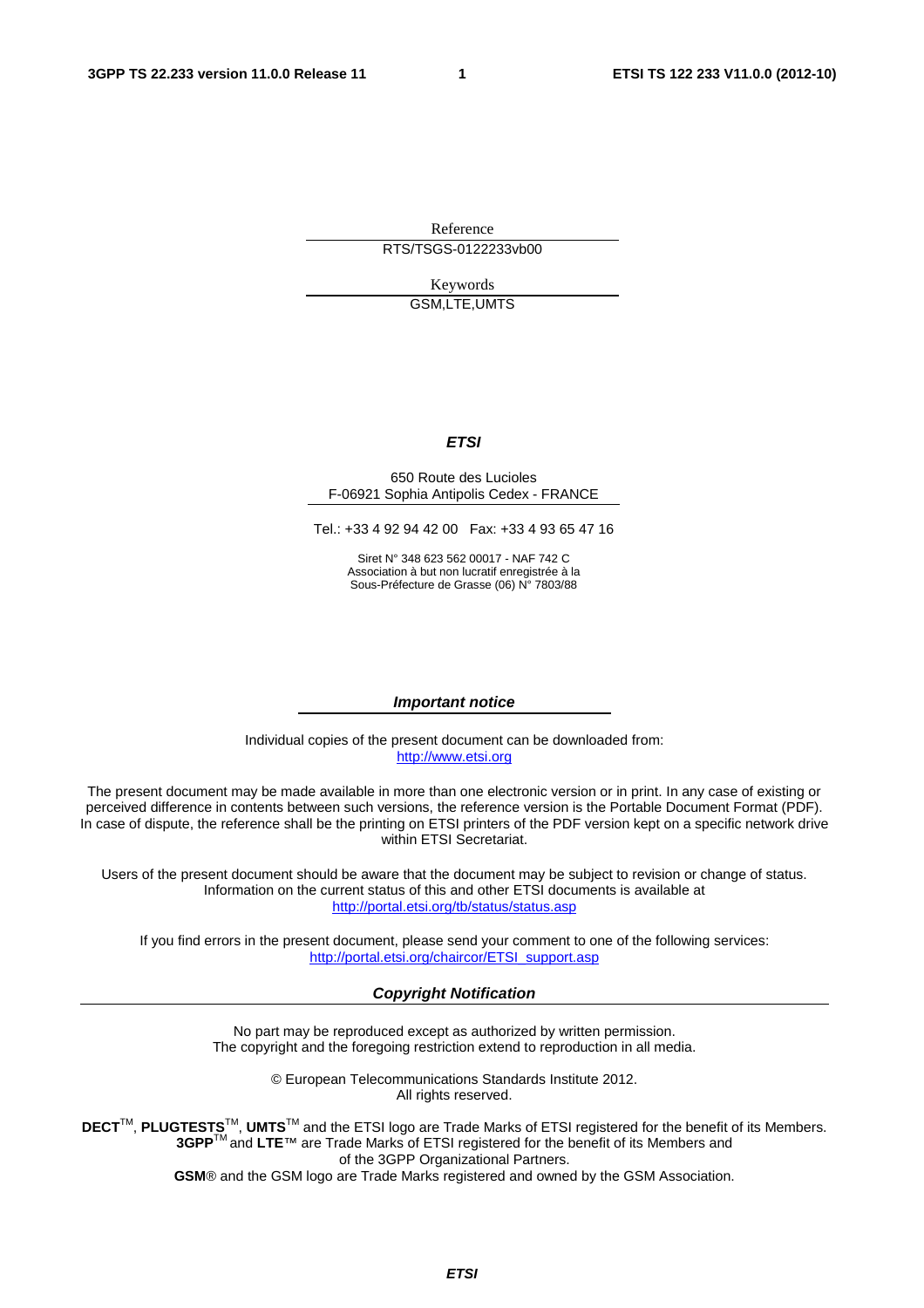# Intellectual Property Rights

IPRs essential or potentially essential to the present document may have been declared to ETSI. The information pertaining to these essential IPRs, if any, is publicly available for **ETSI members and non-members**, and can be found in ETSI SR 000 314: *"Intellectual Property Rights (IPRs); Essential, or potentially Essential, IPRs notified to ETSI in respect of ETSI standards"*, which is available from the ETSI Secretariat. Latest updates are available on the ETSI Web server ([http://ipr.etsi.org\)](http://webapp.etsi.org/IPR/home.asp).

Pursuant to the ETSI IPR Policy, no investigation, including IPR searches, has been carried out by ETSI. No guarantee can be given as to the existence of other IPRs not referenced in ETSI SR 000 314 (or the updates on the ETSI Web server) which are, or may be, or may become, essential to the present document.

### Foreword

This Technical Specification (TS) has been produced by ETSI 3rd Generation Partnership Project (3GPP).

The present document may refer to technical specifications or reports using their 3GPP identities, UMTS identities or GSM identities. These should be interpreted as being references to the corresponding ETSI deliverables.

The cross reference between GSM, UMTS, 3GPP and ETSI identities can be found under [http://webapp.etsi.org/key/queryform.asp.](http://webapp.etsi.org/key/queryform.asp)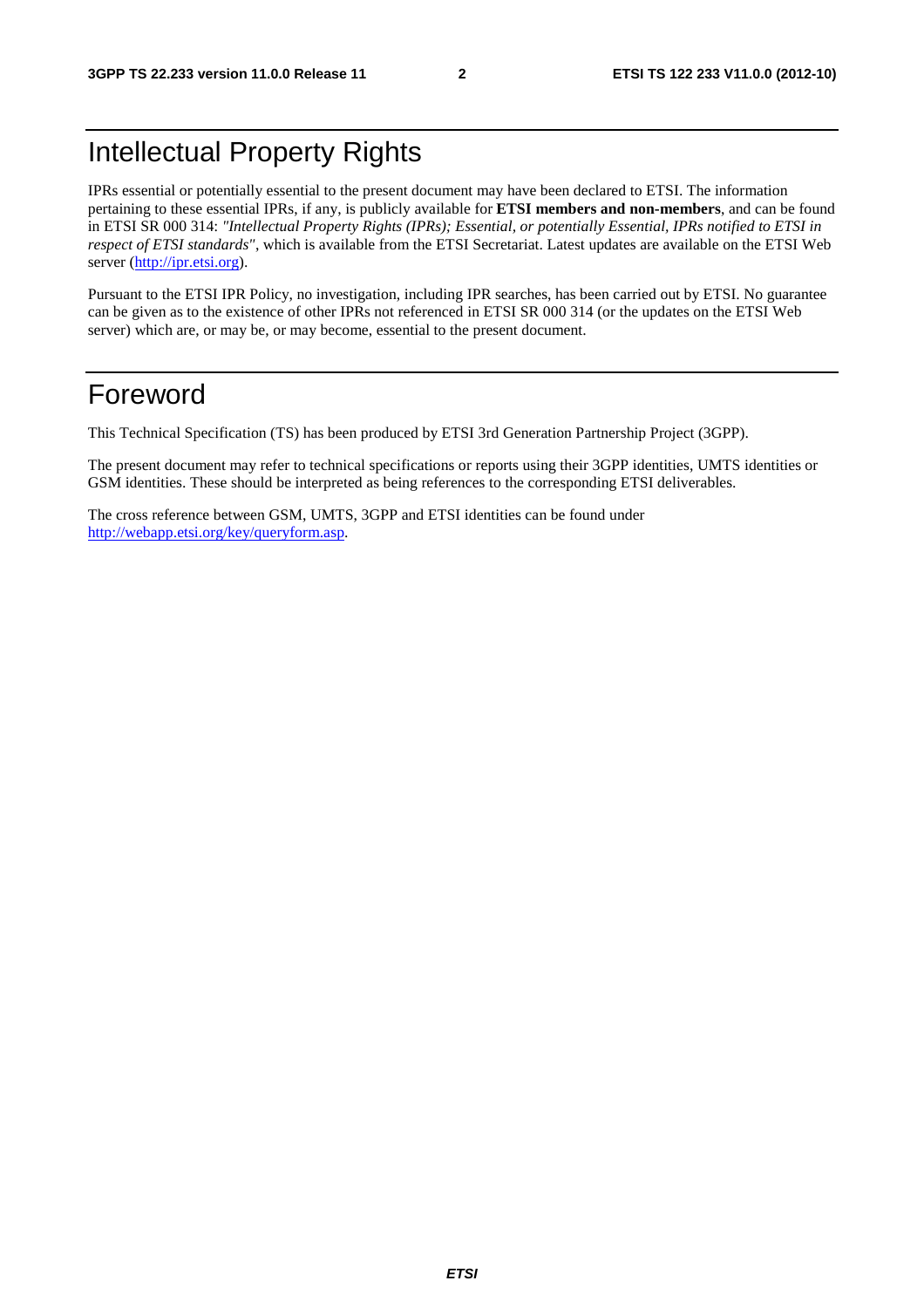$\mathbf{3}$ 

# Contents

| 1                                           |                               |  |  |  |  |  |  |
|---------------------------------------------|-------------------------------|--|--|--|--|--|--|
| 2                                           |                               |  |  |  |  |  |  |
| 3<br>3.1<br>3.2                             |                               |  |  |  |  |  |  |
| 4                                           |                               |  |  |  |  |  |  |
| 5<br>5.1<br>5.2<br>5.3<br>5.4<br>5.5<br>5.6 |                               |  |  |  |  |  |  |
| 6                                           |                               |  |  |  |  |  |  |
| 7                                           |                               |  |  |  |  |  |  |
| 8                                           |                               |  |  |  |  |  |  |
| 9                                           |                               |  |  |  |  |  |  |
| 10                                          |                               |  |  |  |  |  |  |
| <b>Annex A (informative):</b>               |                               |  |  |  |  |  |  |
|                                             | <b>Annex B</b> (informative): |  |  |  |  |  |  |
|                                             |                               |  |  |  |  |  |  |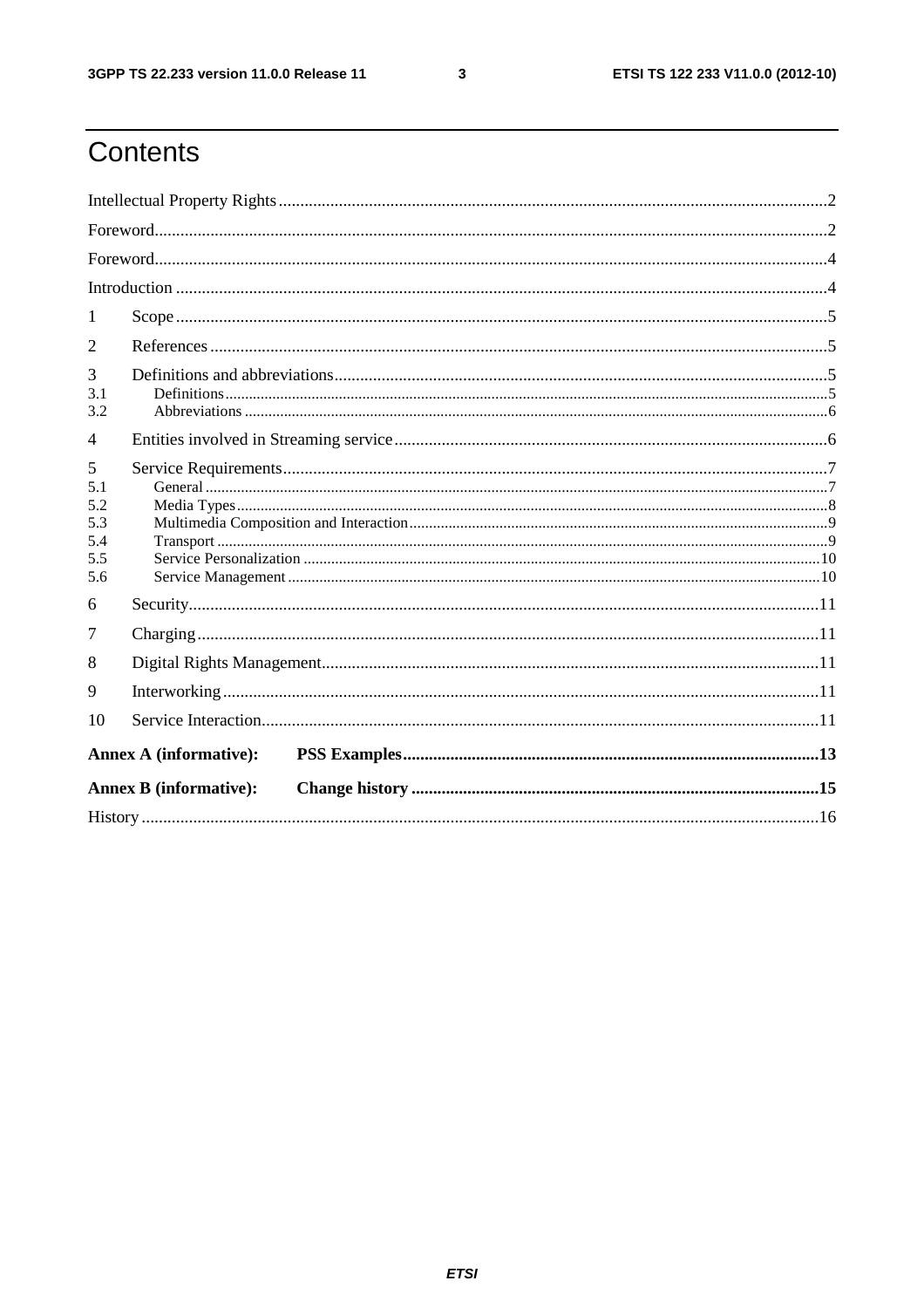### Foreword

This Technical Specification has been produced by the 3<sup>rd</sup> Generation Partnership Project (3GPP).

The contents of the present document are subject to continuing work within the TSG and may change following formal TSG approval. Should the TSG modify the contents of the present document, it will be re-released by the TSG with an identifying change of release date and an increase in version number as follows:

Version x.y.z

where:

- x the first digit:
	- 1 presented to TSG for information;
	- 2 presented to TSG for approval;
	- 3 or greater indicates TSG approved document under change control.
- Y the second digit is incremented for all changes of substance, i.e. technical enhancements, corrections, updates, etc.
- z the third digit is incremented when editorial only changes have been incorporated in the document.

### Introduction

3G mobile systems, through the increase in available bandwidth, offer new possibilities and services. One of these new services will be the ability to stream sound and movies to mobile devices.

Streaming is a mechanism whereby media content can be rendered at the same time that it is being transmitted to the client over the data network.

Streaming services are required whenever instant access to multimedia information needs to be integrated into an interactive media application. This has to be seen in contrast to other multimedia services like for instance MMS where multimedia content is delivered to the user asynchronously by means of a 'message'.

Interactive applications that use streaming services include on-demand and live information delivery applications. Examples of the first category are music, music videos and news-on-demand applications. Live delivery of radio and television programs are examples of the second category, this could e.g. make it possible to listen to domestic radio while abroad.

A web server works with requests for information, it delivers that particular information as fast as possible, completes the transaction, disconnects and goes on to other requests. A client connects to a web server only when it needs information. This strategy works well as long as pictures and text are to be received. If a client wants to watch video or listen to audio, the entire file must be received before it can be played. The problem is that these kinds of files can be very large thus potentially causing storage problems in the client and resulting in long start-up latency. A streaming service improves this by allowing the media to be consumed as it is received, thereby reducing the latency and removing the need to store the media.

In addition to providing the streaming mechanism the PSS also encompasses the composition of media objects thereby allowing compelling multimedia services to be provisioned. For instance, a mobile cinema ticketing application would allow the user to view the film trailers.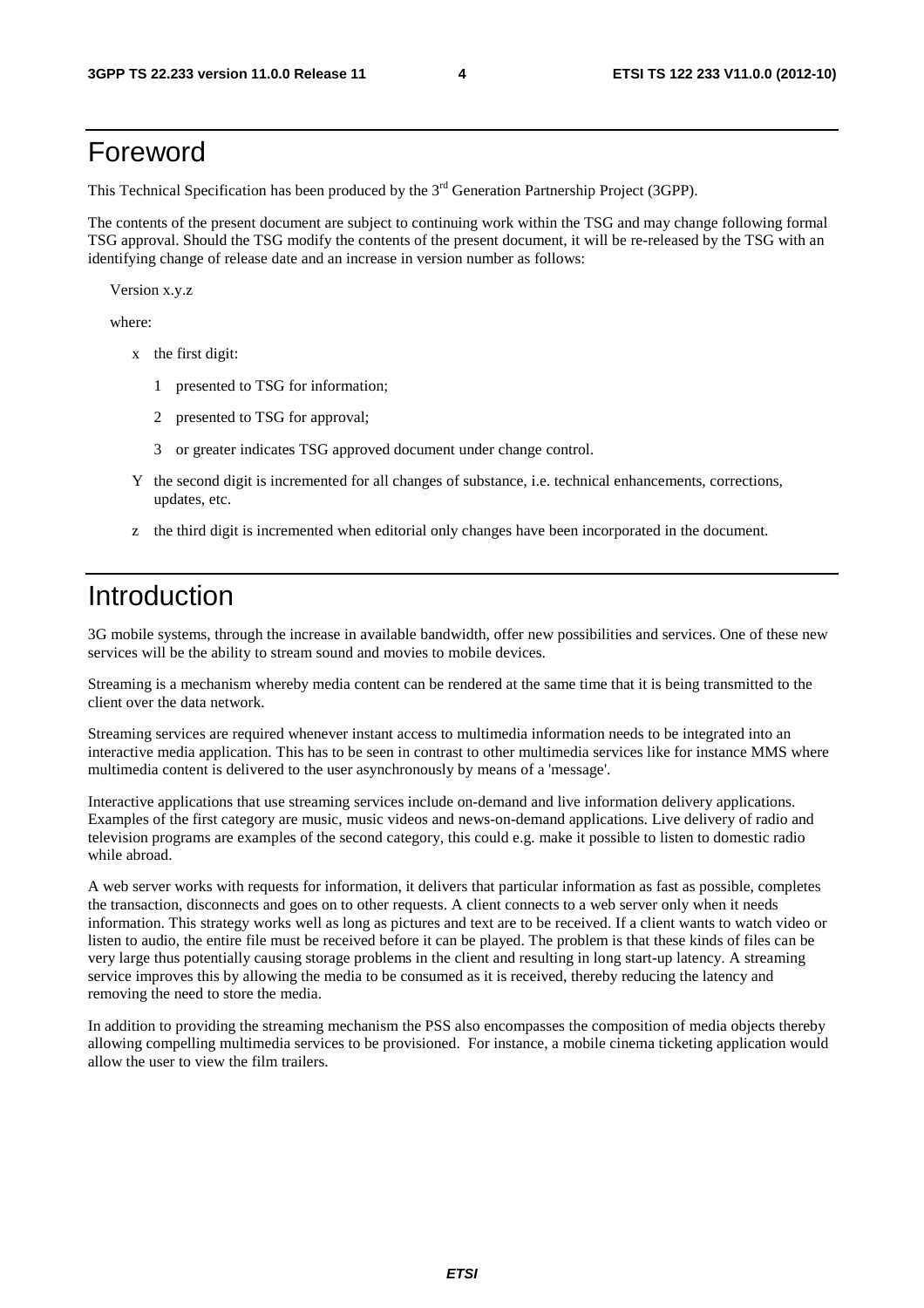# 1 Scope

This Technical Specification defines the stage one description of the Packet-switched Streaming Service (PSS). Stage one is the set of requirements that shall be supported for the provision of a streaming service, seen primarily from the user"s and service providers" points of view but also includes the service capabilities of the PSS itself

This TS includes information applicable to network operators, service providers, terminal and network manufacturers.

This TS contains the core requirements for the Packet-switched Streaming Service (PSS), which are sufficient to enable a range of services.

## 2 References

The following documents contain provisions which, through reference in this text, constitute provisions of the present document.

- References are either specific (identified by date of publication, edition number, version number, etc.) or non-specific.
- For a specific reference, subsequent revisions do not apply.
- For a non-specific reference, the latest version applies. In the case of a reference to a 3GPP document (including a GSM document), a non-specific reference implicitly refers to the latest version of that document *in the same Release as the present document*.
- [1] Void [2] Void [3] 3GPP TS 22.105: 'Services and Service Capabilities'. [4] 3GPP TS 26.233: 'Transparent End to End Packet Switched Streaming Service (PSS): General Description'. [5] 3GPP TS 26.234: 'Transparent End to End Packet Switched Streaming Service (PSS): Protocol and Codecs'. [6] 3GPP TS 21.905: 'Vocabulary for 3GPP specifications'. [7] Void [8] IETF RFC 2046: 'Multipurpose Internet Mail Extensions (MIME) part 2: media types'. [9] 3GPP TS 22.242: 'Digital Rights Management (DRM)'.

# 3 Definitions and abbreviations

### 3.1 Definitions

**Client:** in the context of Streaming Service the client is a device (or service) that receives media objects and/or multimedia composition instructions from a server.

**Media Type:** a type of media e.g. text, audio, video, graphics (see section 5.2)

**Media Object:** an instance of a media type (e.g. a picture) or a combination of instances of media types (e.g. a video clip that includes audio)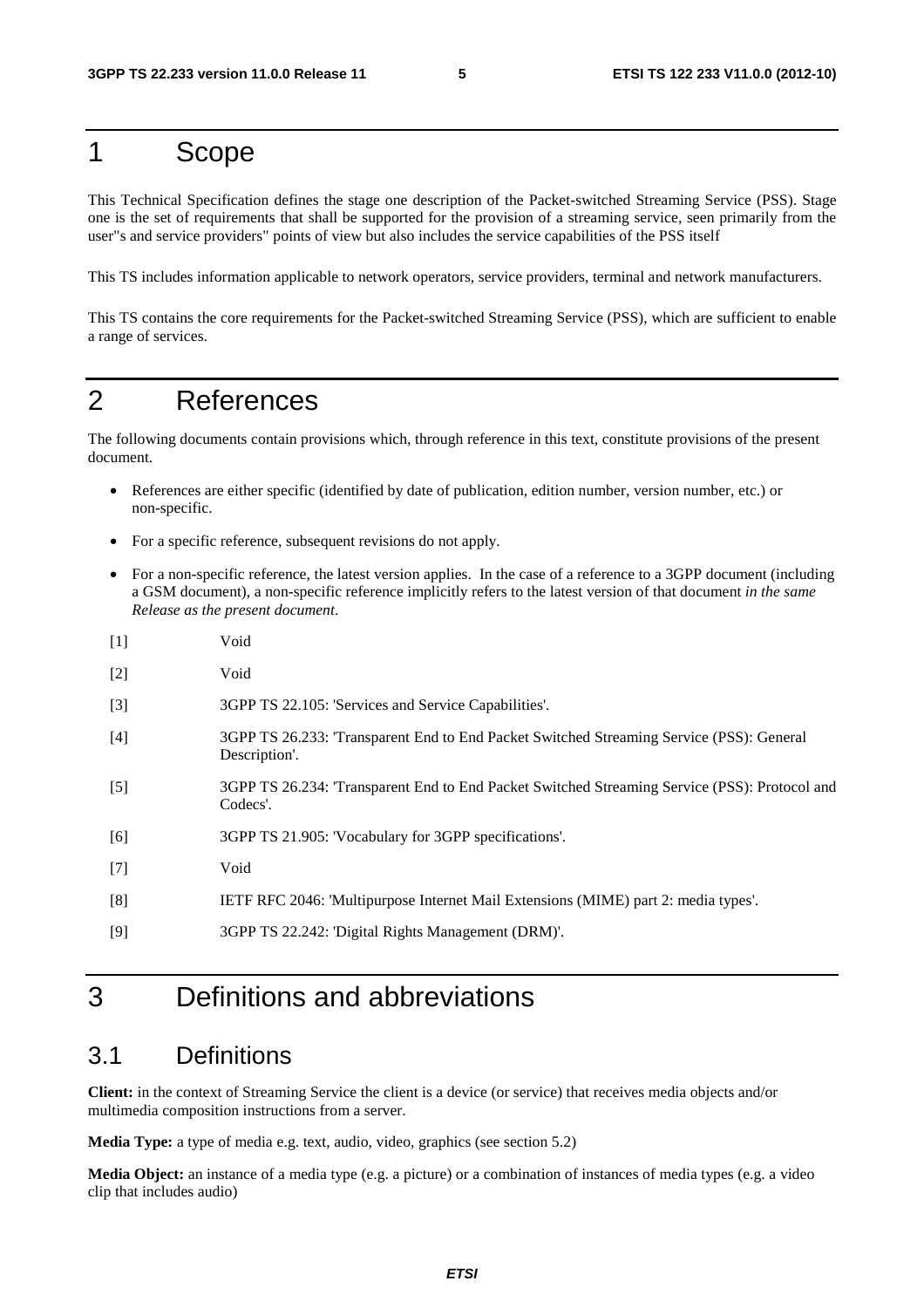**Media Attribute:** an attribute of a media object depending on the media type e.g. the colour of a piece of text

**Multimedia Composition:** the position in time and space of media objects relative to one another

**Multimedia Services:** Services that handle several types of media such as audio and video in a synchronised way from the user"s point of view. A multimedia service may involve multiple parties, multiple connections, and the addition or deletion of resources and users within a single communication session.

**Server**: in the context of the Streaming Service the server is a device (or service) that delivers media objects and/or multimedia composition instructions in response to client requests.

**Streaming**: a mechanism whereby media content can be rendered at the same time that it is being transmitted to the client over the data network.

**Streaming Service**: an alternative way of referring to the PSS.

**Terminal Profile:** Set of information about the physical capabilities of the terminal.

**User Profile:** Is the set of information necessary to provide a user with a consistent, personalised service environment, irrespective of the user"s location or the terminal used (within the limitations of the terminal and the serving network).

### 3.2 Abbreviations

For the purposes of the present document, the abbreviations given in TR 21.905 [6] and the following apply. An abbreviation defined in the present document takes precedence over the definition of the same abbreviation, if any, in TR 21.905 [6].

| <b>CODEC</b> | Coder / DECoder                   |
|--------------|-----------------------------------|
| <b>MMS</b>   | Multimedia Messaging Service      |
| PS           | Packet Switched                   |
| <b>PSS</b>   | Packet Switched Streaming Service |
| QoS          | <b>Quality of Service</b>         |
| <b>I</b> IE  | User Equipment                    |

# 4 Entities involved in Streaming service

The figures 01 and 02 shows the basic entities involved in the Streaming service and how they connect.

Clients initiate the service and connect to the selected content server. Content servers can generate live content e.g. video from a concert. User profile and terminal capability data can be stored on a network server and will be contacted at the initial set up. User Profile will provide the Streaming service with the user"s preferences. Terminal capabilities will be used by the Streaming service to decide whether or not the client is capable of receiving the streamed content.

Portals are servers allowing convenient access to streamed media content. For instance, a portal might offer content browse and search facilities. In the simplest case, it is simply a Web/WAP-page with a list of links to streaming content. The content itself is usually stored on content servers, which can be located elsewhere in the network.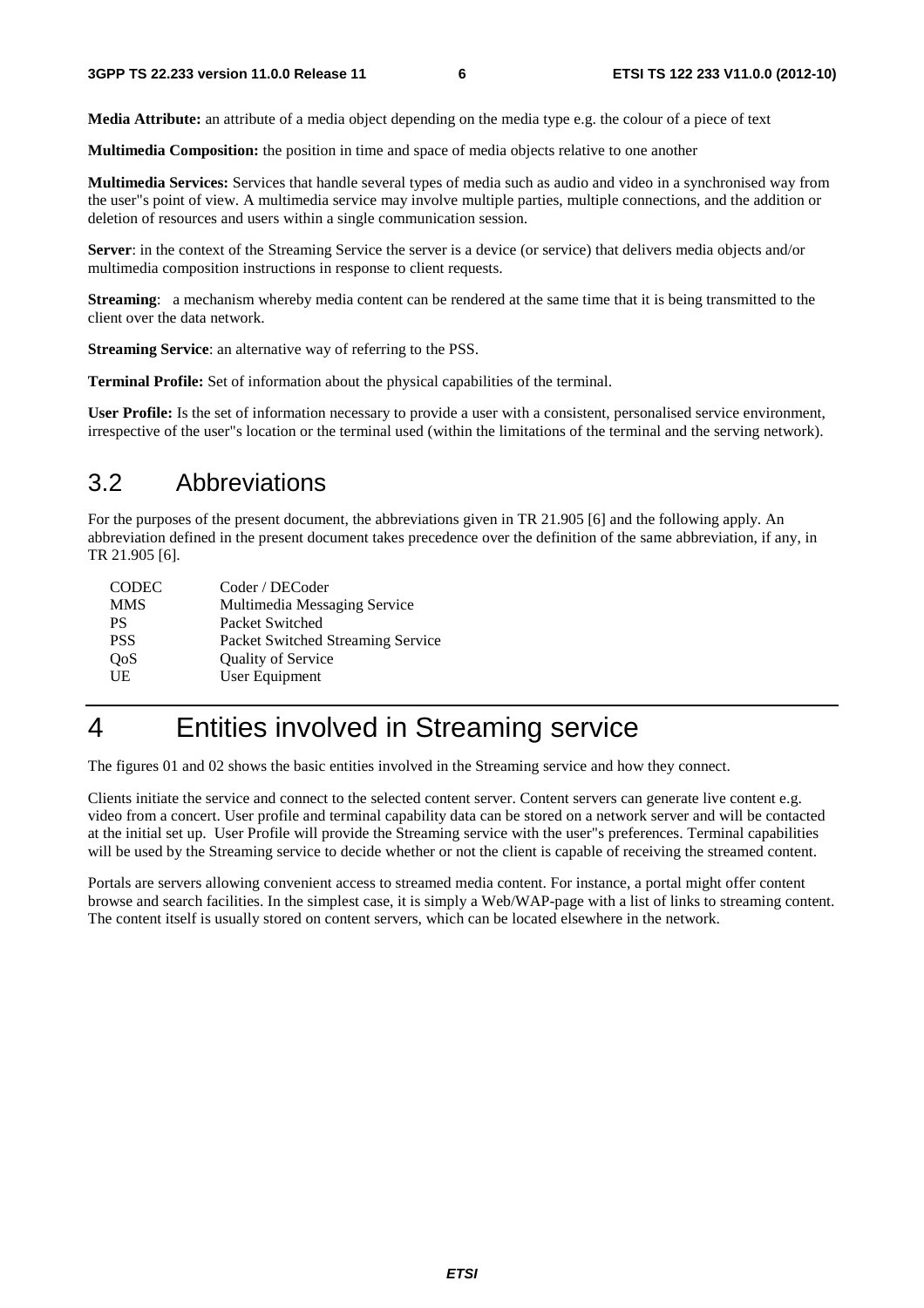

**Figure 01: Network elements involved in a 2G/3G packet switched streaming service for GPRS core** 



**Figure 02: Network elements involved in a 2G/3G and LTE packet switched streaming service for EPC** 

# 5 Service Requirements

### 5.1 General

Stage 2 implementations are shown in TS 26.233 [4] and stage 3 in TS 26.234 [5].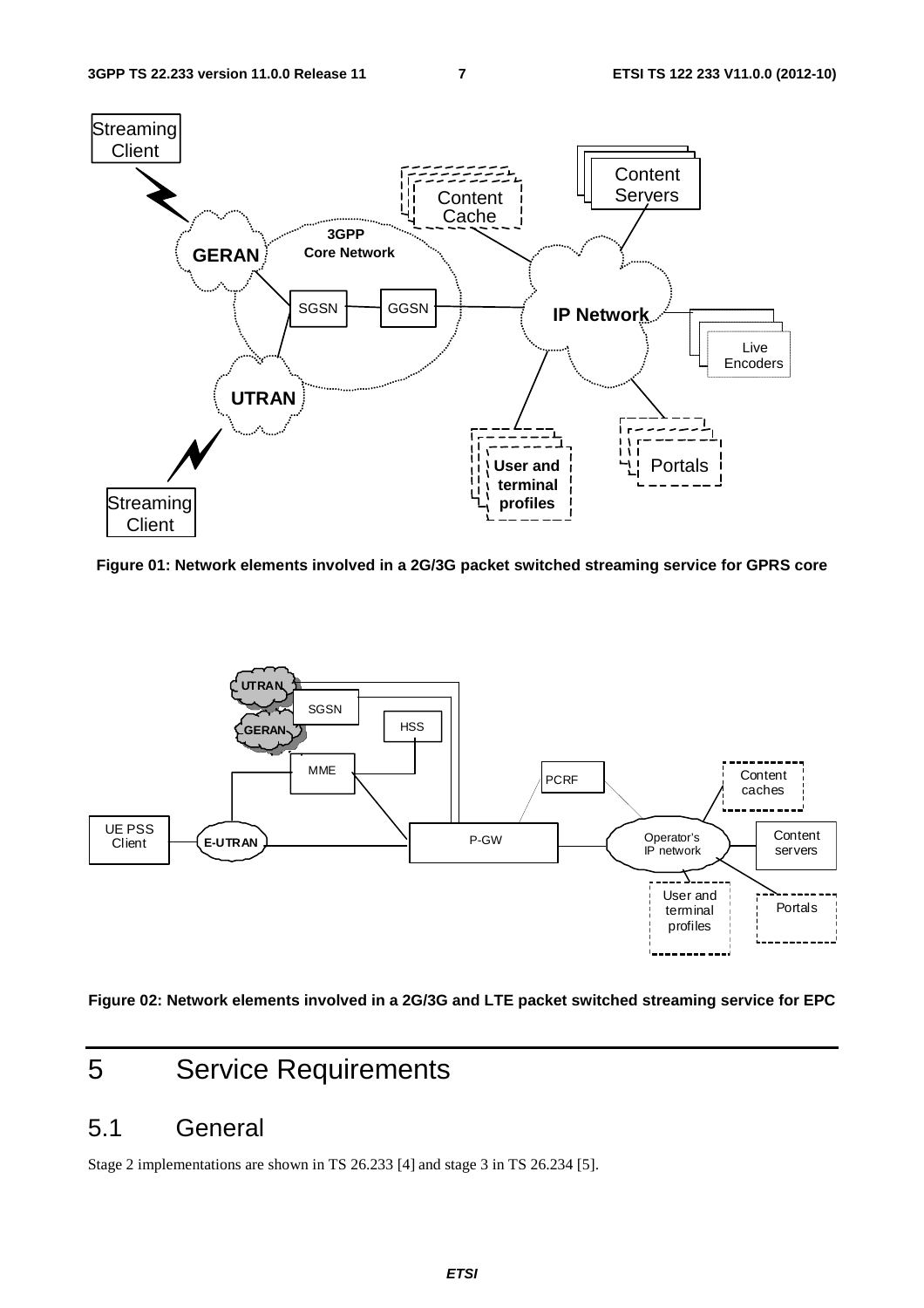The PSS uses a Client / Server model. The client controls the server by sending requests to the server, which responds to these commands.

- The PSS shall support downlink streaming.
- The PSS shall maintain backwards compatibility (i.e. a Rel-4 client should be able to interoperate with a Rel-5 server and vice versa).
- The PSS should consider interoperability with streaming elements (protocols, formats etc) already in use in other industries (e.g. the internet).
- The PSS shall support access to live content in addition to pre-authored content. E.g. ability to listen to domestic radio station whilst abroad.
- It shall be possible for an operator to configure a PSS television service so that the typical channel switching time, from the end user's perspective, does not exceed 2 seconds. A PSS television service may include live content offering or video on-demand content offering.
- PSS should allow support for time shifted live media consumption and bookmarks.
- The PSS should be able to support mechanisms that allow for efficient usage of transport resources (e.g. by compression of data in PSS). Such mechanisms should have no or minimal impacts on the core network and access networks.

Note: Such mechanisms may not be available for all streamed content.

- The PSS shall:
	- use open standards where these are available for Streaming service requirements
	- use standard procedures and interfaces to avoid interoperability problems among client, server and encoder
		- The live PSS shall define an interaction procedure to provide interoperability between server and encoder.
		- The live PSS shall define an interaction procedure to provide interoperability between server and server.
	- use extensions to existing standards if needed

### 5.2 Media Types

- The PSS should support multiple media types (see ref [5]) to enable rich, compelling multimedia services, for example:
	- Audio (including speech)
	- Video
	- Still image
	- Graphics (2D and 3D) including animation and Timed Graphics
	- Text
		- Plain text
		- Formatted text e.g. size, colour, font
		- Timed Text
	- Synthetic audio (e.g. MIDI)
	- Metadata e.g. indication that text has been supplied for the hard of hearing
- The number of implementations of each media type shall be kept to a minimum, considering the implementation impact to the terminals, interoperability, contents mobility and backward compatibility.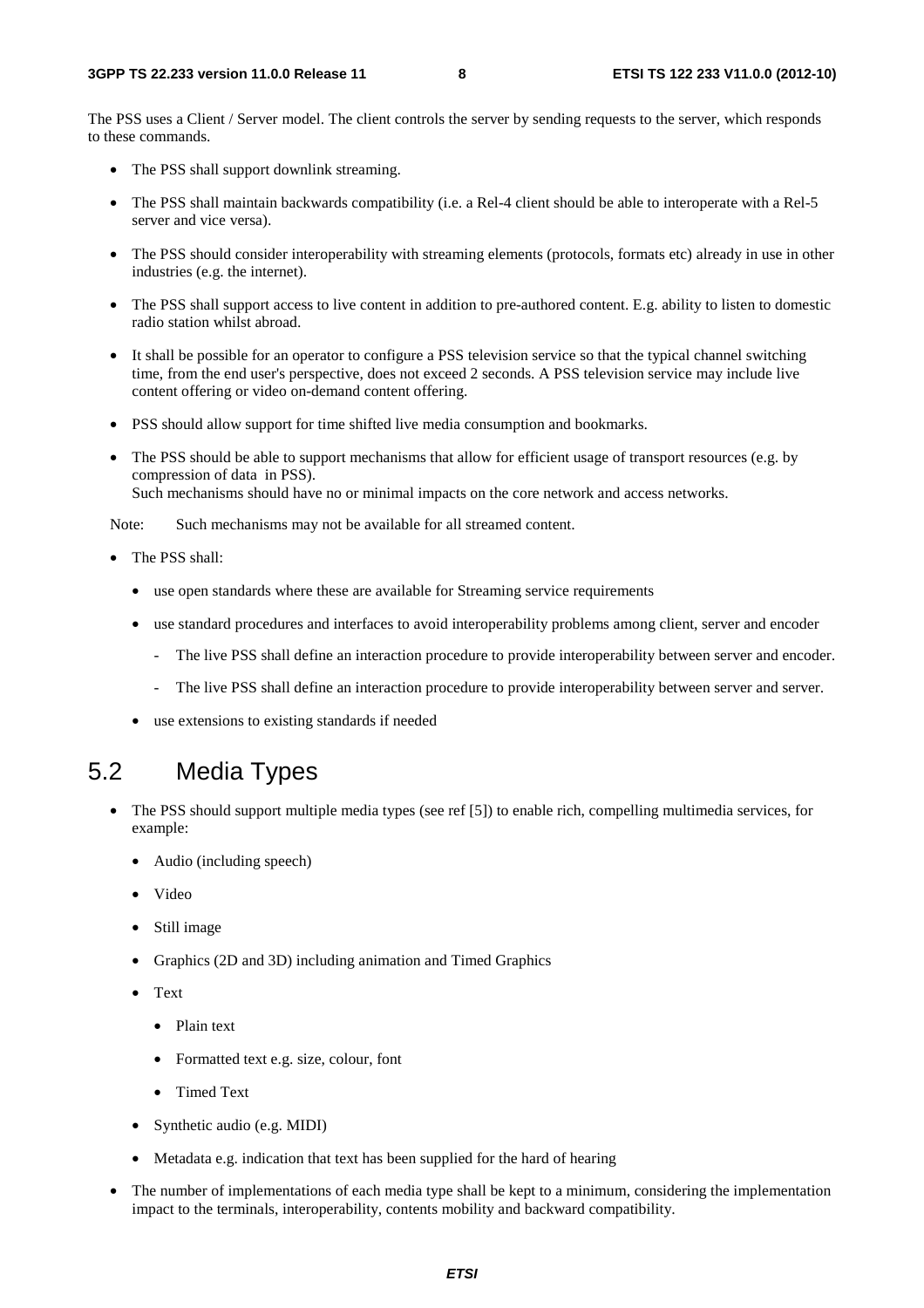- The PSS shall share media codecs with other 3G multimedia services to allow easy interworking when needed.
- The PSS should be able to call upon a font that is available across all terminals, either by use of an agreed default font in all terminals or by downloading the font prior to display. This requirement applies to formatted text only and is dependent upon the terminal capability.

### 5.3 Multimedia Composition and Interaction

- The PSS shall enable the creation of multimedia services incorporating multiple media objects.
- The PSS shall provide the capability to position and synchronise media objects on the client.
- The PSS shall support flowing/scrolling of text or graphics in any direction.
- The PSS shall provide the capability to specify the media attributes text (e.g. colour, size, font, format) or graphics (e.g. size, colour) – in relation to the timebase of other media objects. E.g. in a karaoke application where the audio track and song lyrics are downloaded together, it should be possible to not only display the song lyrics in time to the music but to display the lyrics in different colours to indicate to the user when to sing them
- The PSS shall provide the capability to update media objects dynamically. E.g. substitution of news report with a more up to date version on the content server.
- The PSS should provide the capability to update the attributes of media objects dynamically. E.g. colour coded pre-paid indicator to indicate credit level.
- The PSS should provide the capability to update the multimedia composition dynamically. E.g. the user interacts with the application and changes a scene.
- The PSS shall provide the capability that allows the user to navigate through or interact with the multimedia service. E.g. Once a user has downloaded a 'tour of London' application the user has the ability to navigate through London and see video clips or hear audio descriptions of points of interest in London.
- The PSS shall provide the capability that allows clients of different capabilities to maximise the user experience. E.g. if a client did not support graphic animations it could render a single image.
- The PSS shall support the transfer to the terminal of information on the accessed content in addition to the filename (e.g. song title, artist).

### 5.4 Transport

- The PSS transport shall be provided by the PS Domain.
- Quality of Service (e.g. time delay) requirements shall be in accordance with requirements in 22.105 (ref. 3)
- The PSS should be able to work over different QoS bearers.
- The PSS shall provide a mechanism whereby the client is sent a list of media encoding bit rates and the client determines which one to use based on the network service bearers offered and the user preferences.
- The PSS client shall be capable of requesting an appropriate level of QoS for the session. The QoS supplied may be limited by the local operator"s access policy and/or network functionality.
- The PSS should provide mechanisms for streaming servers and clients to adapt to the network conditions in order to achieve significant improvement in the quality of streaming, e.g. using information on end-to-end transport quality from the network.
- The PSS should provide a reliable delivery mechanism that enables the user to receive the content without any errors due to the transport mechanism, i.e. a delivery mechanism without bit errors or packet loss. Such mechanism should support the following features :
	- The rendering of video content without any transport degradation : the content is downloaded without any errors, it assures that the subscribers see the content that has been designed by the content creators.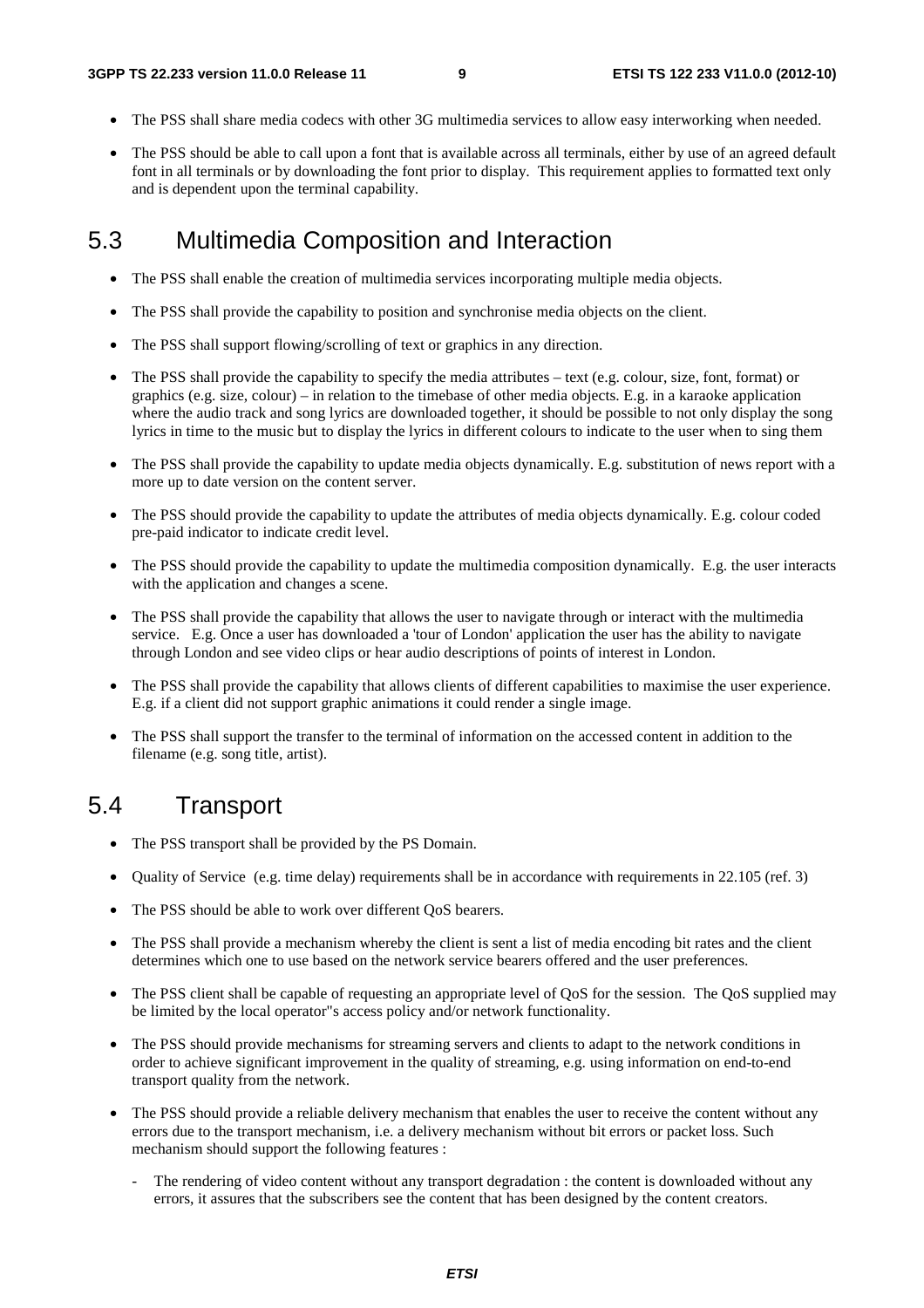- Note: User expectation of live video is related to the fact that it is delivered without interruptions or long delays. As such, reliable delivery mechanism is not considered for rendering of live video content (under poor conditions it might even be difficult to achieve).- The rendering of the content should start before the transfer is complete.
- A broken session should be restarted efficiently without going back to the beginning : the PSS client is able to detect what content is missing and to ask the server to send this content.
- Note: In addition to the regular PSS transport mechanism it is possible to use download transport mechanisms in the following way: Audiovisual data encapsulated in a file is transmitted from the server to the client. The user is able to play the content during the file download, giving a similar look and feel to the regular PSS transport mechanism.

### 5.5 Service Personalization

- The PSS should support the ability for the client to have specific preferences described in the user profile. For example, if the user wants to watch a news show the preferred language (speech or subtitles) is specified in the user profile
- The PSS shall support a basic set of terminal capabilities.
- For the purpose of optimised presentation of the media streaming, PSS shall include capability exchange and negotiation mechanisms on server/client capabilities and user preferences at the session set up.
- The client should be able to send user preferences to the server during a streaming session. E.g. the user may toggle between mono and stereo sound.

### 5.6 Service Management

User"s control of the service:

- The client shall initiate the streaming session.
- The user shall have the possibility to stop the streaming session after it has been invoked.
- The user shall have the possibility to pause the streaming session after it has been invoked. E.g. if a user has activated the streaming session and then gets a phone call, he/she shall be able to decide whether or not he/she wants the streaming session to continue. After a pause the user can choose to resume the streaming session.
- The PSS should be able to simultaneously handle the streaming session and conversational (circuit or packet?) services (e.g. voice and video telephony)
- The user shall have the possibility of jumping to another point within the media clip (i.e., random access)
- The user should be able to search through media content whilst viewing the content.
- If the content is available under different formats corresponding to the terminal capabilities and user preferences, the client should have the opportunity to choose the format for which the content will be streamed. Assuming the user has already set the user profile and the client is aware of this.

Service Provider"s management of the service:

- The end user should be notified if the PSS is unavailable.
- The Streaming session should be gracefully disconnected if the client is not capable of handling the streamed content.
- The service provider should have the means by which a streaming session can be gracefully terminated (e.g. in a prepay scenario when the user"s account has run out of credit)
- The PSS should be able to support real-time quality of service metrics data from the UE.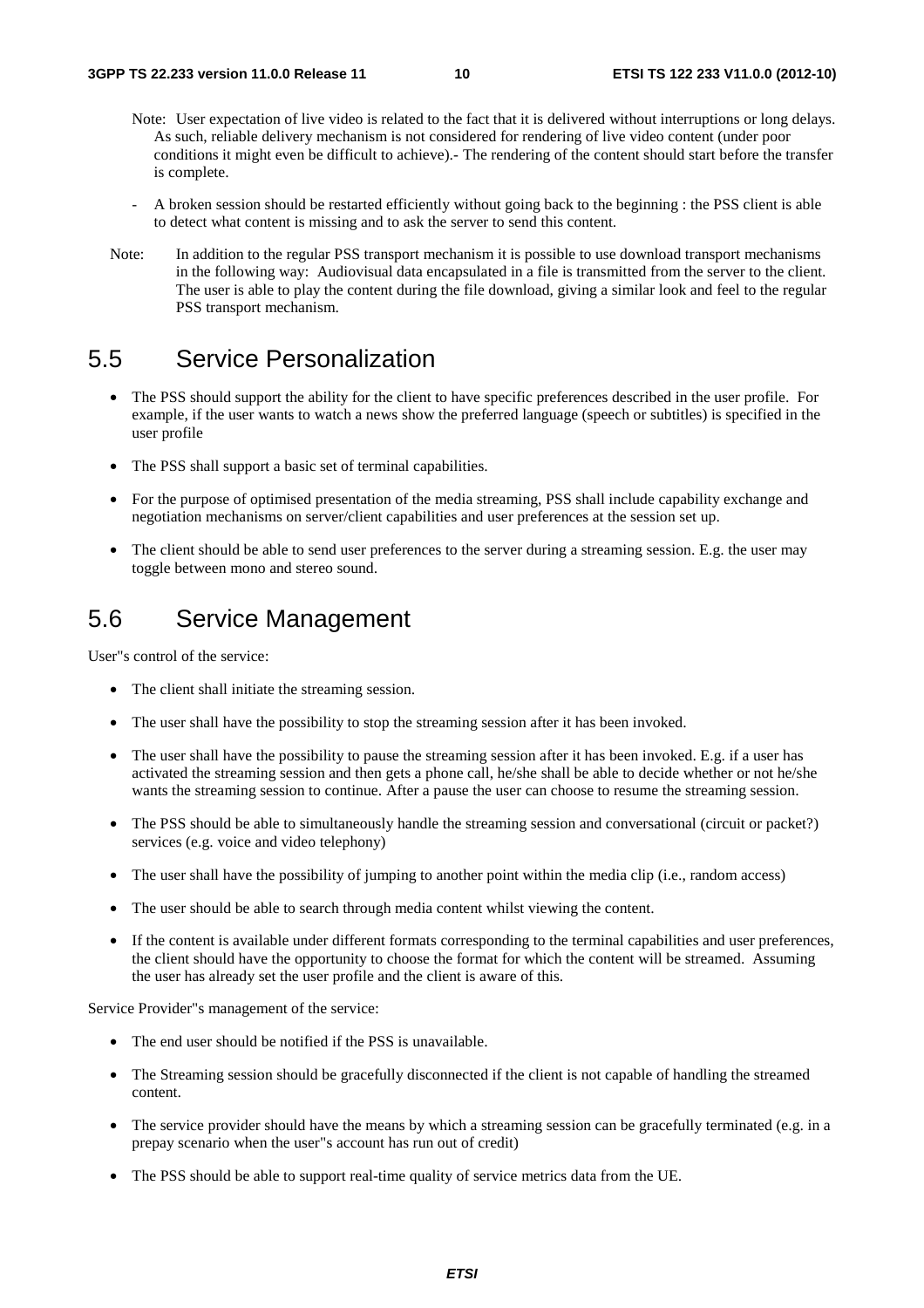# 6 Security

The user shall be able to use the PSS in a secure manner. Mechanisms shall be provided to ensure that the media objects are only sent to and accessed by the intended end-user(s).

• PSS shall support end-to-end security (e.g. between the server and the Streaming client).

# 7 Charging

PSS should support various charging mechanisms, for example, time base charging, volume based charging, event based charging, content based charging.

It shall be possible to include the following streaming specific data, as a minimum, in the CDRs as charging information:

- streaming type (e.g. real-time or non real-time),
- volume of streaming content delivered
- volume of data delivered
- time of start of delivery
- duration
- Qos, including transmission rate, packet loss ratio, transfer delay(latency ,jitter),
- Streaming service sender / -recipient
- number of Streaming events sent
- number of Streaming events received.
- Media type
- Content id (the particular content stream being accessed)

# 8 Digital Rights Management

PSS shall support the 3GPP DRM mechanism (see ref [9])

# 9 Interworking

The standard shall permit interworking with other streaming technologies.

# 10 Service Interaction

- The PSS shall define a common file format (common to all download mechanisms) for easy service interaction with other multimedia delivery services defined in 3GPP (e.g. MMS).
- It shall be possible for the PSS to interact with the MMS and other 3GPP multimedia delivery services. The interfaces and protocols used between the PSS and other 3GPP multimedia delivery services shall be standardized.
- Note : Service interaction with MMS is especially important because there are application scenarios where media delivery via a streaming service could be replaced by media delivery via MMS and vice versa.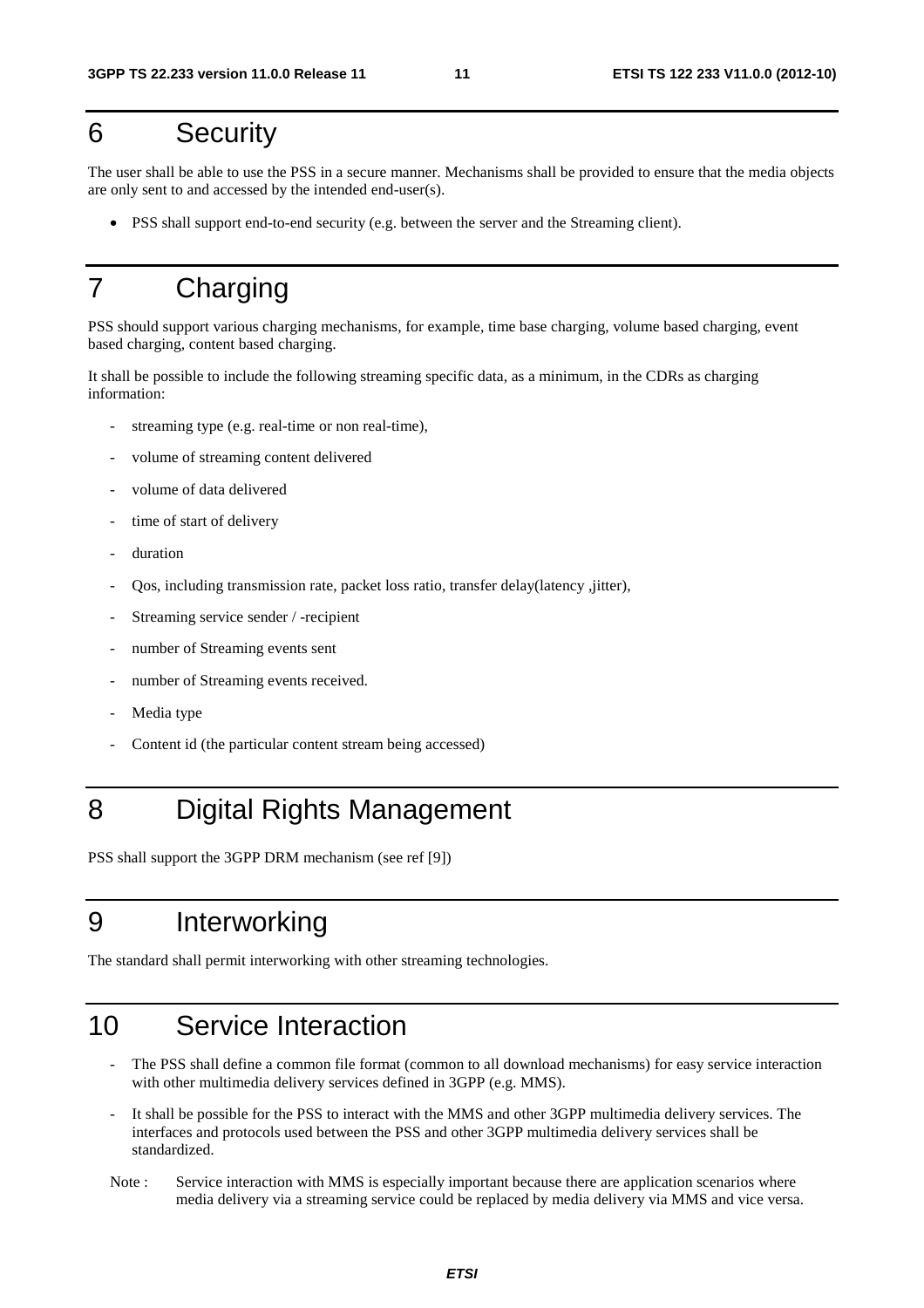- The PSS shall define a server file format to provide easy interoperability between Content Creators and Service Providers.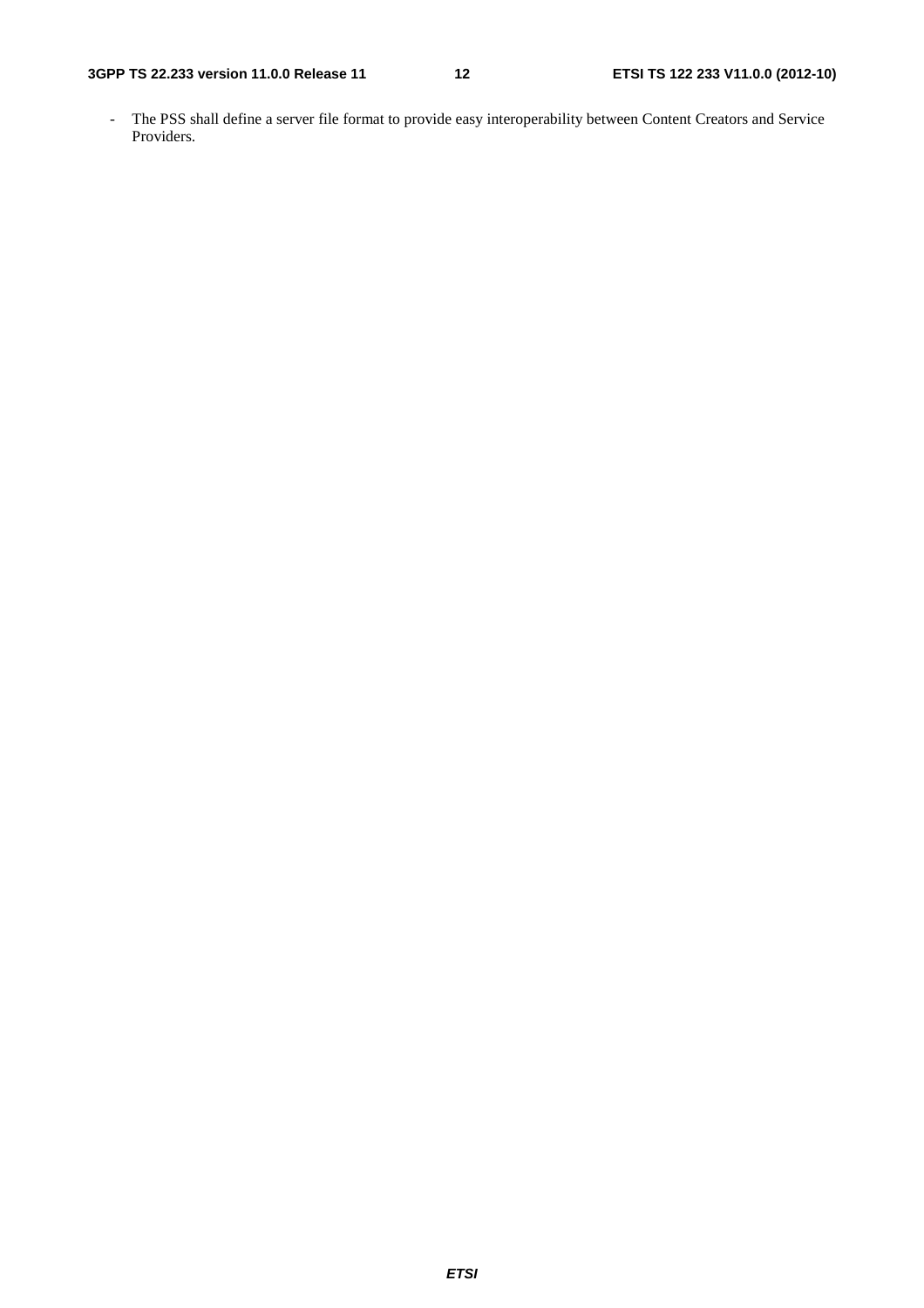# Annex A (informative): PSS Examples

Some domains may benefit from the convenient, ubiquitous and more reachable mobile device. A second challenge for operators and service providers is to utilise the "mobile" effect for providing value-added services. We believe successful wireless data services will exploit the unique mobile characteristics. A non-exhaustive list of these mobile service characteristics can be presented as follows:

- Content everywhere: Locally interactive content and remote interaction (back-channels) in relation to interactive streamed media, including rewind/pause functions will define the key features for providing attractive and friendly contents for distance learning applications and other information services (news, financial, etc). Scanning headlines of daily newspapers is already about to become a popular "waiting time" activity. In the learning context, one may imagine that a student will be able to select on his portal page the school section from which he will be able to view a list of classes that will take place and to preview current live lectures, required readings, etc.
- Lifestyle facilitators: When discovering a tourism site one may want access to leisure and travel information (e.g., flight deals, package holidays, quality hotels, fun activities, etc). During weekend outings and holidays, a common use case will be the following: one uses the location finder to find the nearest shop where he can find the desired object at the desired price, a navigation guide helps him to determine how he will get to the shop or store.
- Entertainment services: Gaming is already being touted as the biggest generator of minutes of use for interactive cellular services in Asia and Europe. Features such as streamed 2D graphics, 3D objects, complex animations and multi-user technologies will attract more subscribers by allowing richer experiences with more fancy navigation schemes. As an example of future scenario, when online-games will become very popular, 3Dgraphics of the new multimedia mobile phones allow a bunch of fancy games. Players can join multi-user games, some use a virtual location as well as the real location in a funny interactive way

This set of multimedia applications should be foreseen for the Release 5 and the future releases.

#### **Service Examples**

All these service examples could use or be enhanced by PSS.

#### **Infotainment**

Video on demand, including TV

Audio on demand, including news, music, etc

Multimedia Travel Guide

Karaoke – song words change colour to indicate when to sing

Multimedia information services:

- Sports
- News
- Stock quotes
- Traffic

Weather cams – gives information on other part of country or the world

#### **Edutainment**

Distance learning – video stream of teacher or learning material together with teacher"s voice or audio track.

How to ? service – manufacturers show how to program the VCR at home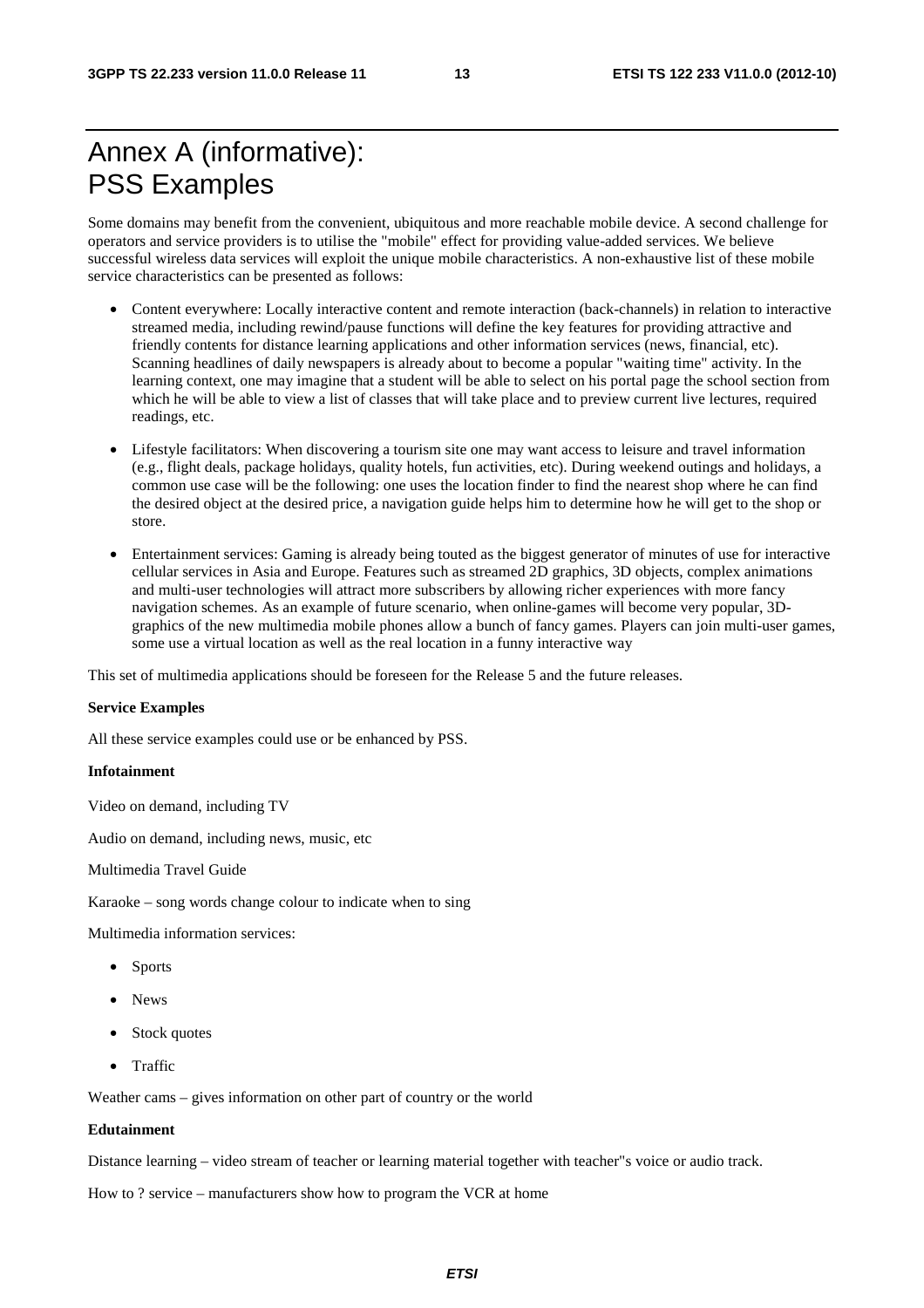#### **Corporate**

Field engineering information – junior engineer gets access to on line manuals to show how to repair the central heating system

Surveillance of business premises or private property (real-time and non real-time)

#### **M-commerce**

Multimedia Cinema ticketing application

On line shopping – product presentations could be streamed to the user and then the user could buy on line.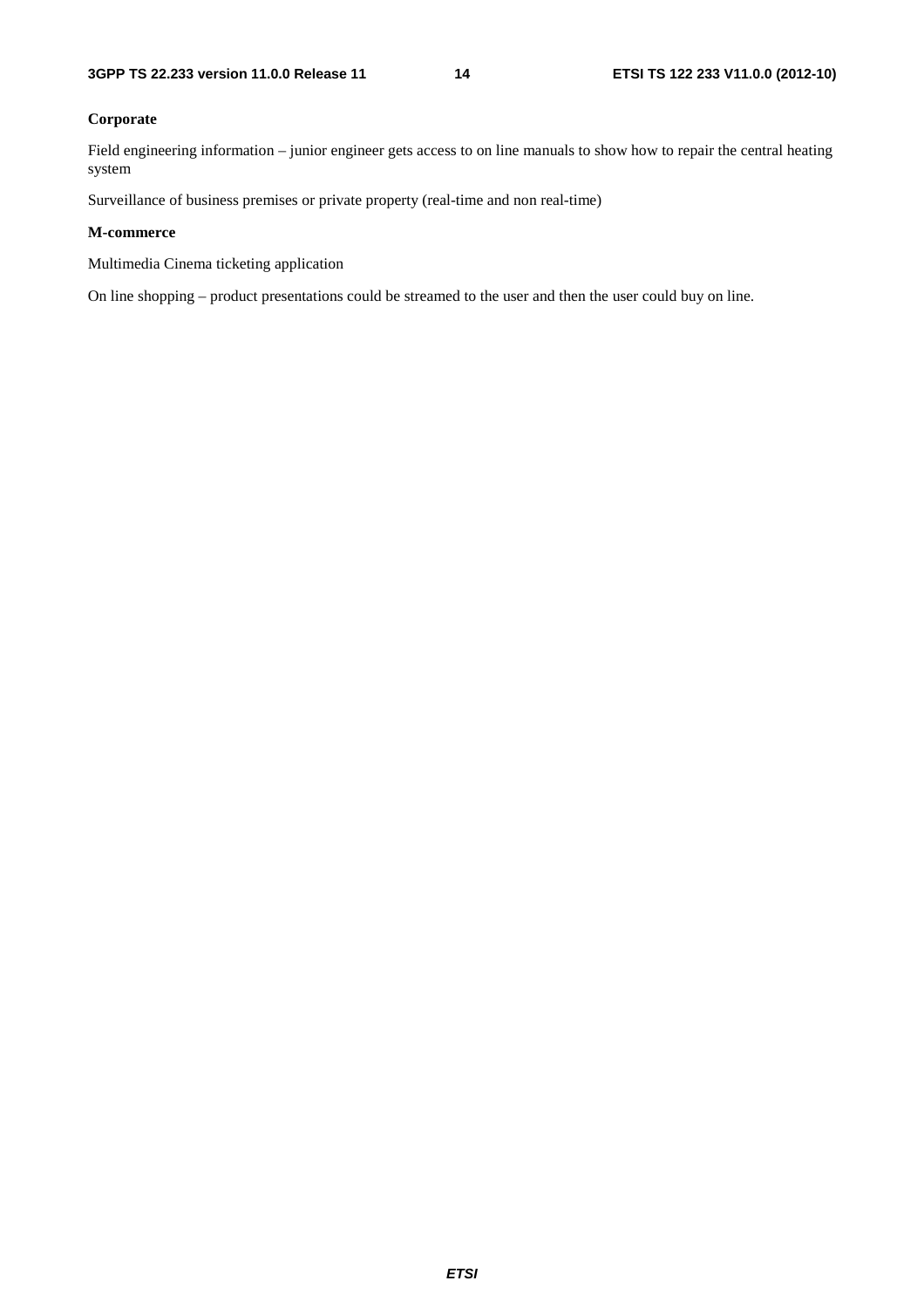# Annex B (informative): Change history

| V.0.1.0 | May 2001          | First Draft (Presented at TSG-SA-WG1 #12)                 |
|---------|-------------------|-----------------------------------------------------------|
| V.0.2.0 | <b>July 2001</b>  | Second Draft (Presented at TSG-SA-WG1 #13)                |
| V.0.3.0 |                   | November 2001   Third Draft (Presented at TSG-SA-WG1 #14) |
| 1.0.0   | November 2001     | Raised to version 1.0.0 for presentation to SA #14        |
| 2.0.0   | February 2002     | Updated, ready for approval in SA #15                     |
| 5.0.0   | <b>March 2002</b> | Approved, SA#15                                           |

| <b>Change history</b> |                     |                |             |                  |              |                |                |                                                                                                 |        |            |            |
|-----------------------|---------------------|----------------|-------------|------------------|--------------|----------------|----------------|-------------------------------------------------------------------------------------------------|--------|------------|------------|
| TSG SA# SA Doc.       |                     | <b>SA1 Doc</b> | <b>Spec</b> | <b>CR</b>        | <b>Rev</b>   | Rel            | Cat            | Subject/Comment                                                                                 | Old    | <b>New</b> | WI         |
| <b>SP-17</b>          | SP-020563           | S1-021791      | 22.233      | 001              |              | Rel-6          | B              | Requirement for efficient use of<br>transport resources for PS<br>Streaming                     | 5.0.0  | 6.0.0      | PSS-E      |
| <b>SP-17</b>          | SP-020563 S1-021627 |                | 22.233      | 002              |              | Rel-6          | B              | CR, PSS server file format                                                                      | 5.0.0  | 6.0.0      | PSS-E      |
| <b>SP-18</b>          | SP-020662 S1-022037 |                | 22.233      | 003              |              | Rel-6          | B              | CR on streaming metrics                                                                         | 6.0.0  | 6.1.0      | <b>PSS</b> |
| $SP-18$               | SP-020662 S1-022335 |                | 22.233      | 004              |              | Rel-6          | B              | DRM requirement for streaming                                                                   | 6.0.0  | 6.1.0      | PSS-E      |
| $SP-18$               | SP-020662 S1-022337 |                | 22.233      | 005              |              | Rel-6          | B              | <b>Interaction MSS/PSS</b>                                                                      | 6.0.0  | 6.1.0      | <b>PSS</b> |
| $SP-18$               | SP-020662 S1-022353 |                | 22.233      | 006              |              | Rel-6          | B              | Asset Information in File Format                                                                | 6.0.0  | 6.1.0      | <b>PSS</b> |
| $SP-18$               | SP-020662 S1-022354 |                | 22.233      | 007              |              | Rel-6          | B              | <b>Clarification of Transport</b><br>Requirements                                               | 6.0.0  | 6.1.0      | <b>PSS</b> |
| $SP-18$               | SP-020662 S1-022355 |                | 22.233      | $\overline{008}$ |              | Rel-6          | B              | CR on 22.233 "PSS Charging"                                                                     | 6.0.0  | 6.1.0      | <b>PSS</b> |
| <b>SP-18</b>          | SP-020662 S1-022327 |                | 22.233      | 009              |              | Rel-6          | B              | CR FOR R6 22,233 on<br>Declaration of Content Cache                                             | 6.0.0  | 6.1.0      | PSS-E      |
| $SP-19$               | SP-030029 S1-030245 |                | 22.233      | 010              | $\mathbf{r}$ | $ReI-6$        | $\overline{B}$ | PSS charging information                                                                        | 6.1.0  | 6.2.0      | PSSrel6    |
| $SP-21$               | SP-030466 S1-030962 |                | 22.233      | $\overline{011}$ |              | $Rel-6$        | C              | Removal of content cache<br>information in PSS architecture                                     | 6.2.0  | 6.3.0      | <b>PSS</b> |
| SP-21                 | SP-030466 S1-030963 |                | 22.233      | 012              |              | Rel-6          | С              | Reliable delivery mechanism                                                                     | 6.2.0  | 6.3.0      | <b>PSS</b> |
| SP-32                 |                     |                | 22.233      |                  |              |                |                | Raised to version 7.0.0 as a<br>result of implementing CR 30, a<br>Rel-8 CR to a Rel-6 version. | 6.3.0  | 7.0.0      |            |
| SP-32                 | SP-060370 S1-060627 |                | 22.233      | 003<br>0         | $\mathbf{1}$ | $Rel-8$        | B              | Requirement of avoiding live<br>PSS interoperability problems<br>among encoders and servers     | 7.0.0  | 8.0.0      | TEI8       |
| $SP-43$               | SP-090218 S1-090323 |                | 22.233      | 003<br>2         | $\mathbf{1}$ | Rel-8          | F              | Addition of Rel-8 mobile TV<br>requirement to PSS                                               | 8.0.0  | 8.1.0      | TEI8       |
| $SP-46$               |                     |                |             |                  |              |                | ÷.             | Updated to Rel-9 by MCC                                                                         | 8.1.0  | 9.0.0      |            |
| SP-51                 | SP-110161           | S1-110176      | 22.233      | 003<br>3         |              | Rel-9          | F              | Removal of the outdated<br>reference to TS 21.133                                               | 9.0.0  | 9.1.0      | TEI9       |
| 2011-03               |                     |                |             |                  |              | $\overline{a}$ |                | Update to Rel-10 version (MCC)                                                                  | 9.1.0  | 10.0.0     |            |
| 2012-09               |                     |                |             |                  |              | $\overline{a}$ |                | Updated to Rel-11 by MCC                                                                        | 10.0.0 | 11.0.0     |            |